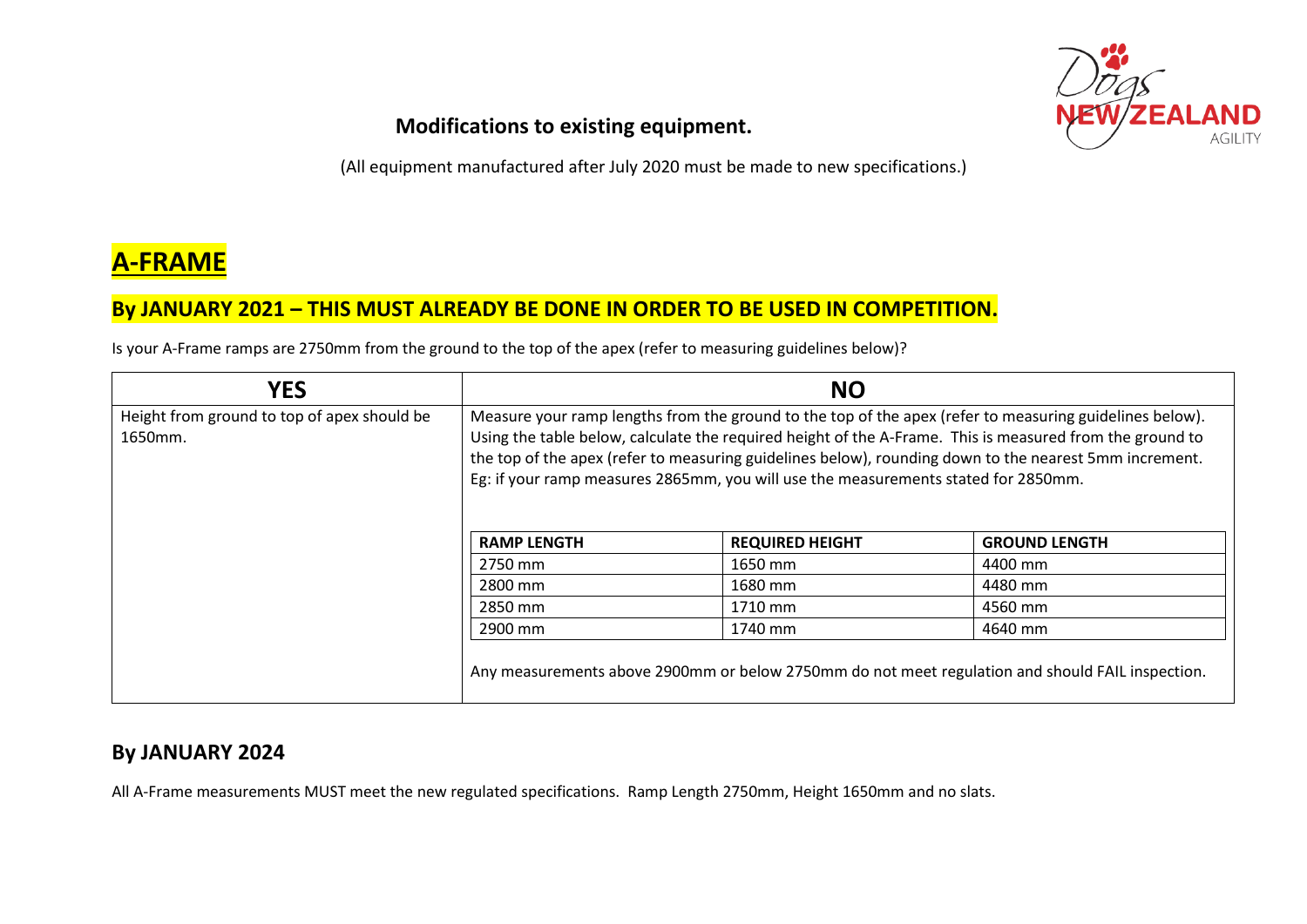#### **A-Frame Measurement Guidelines**



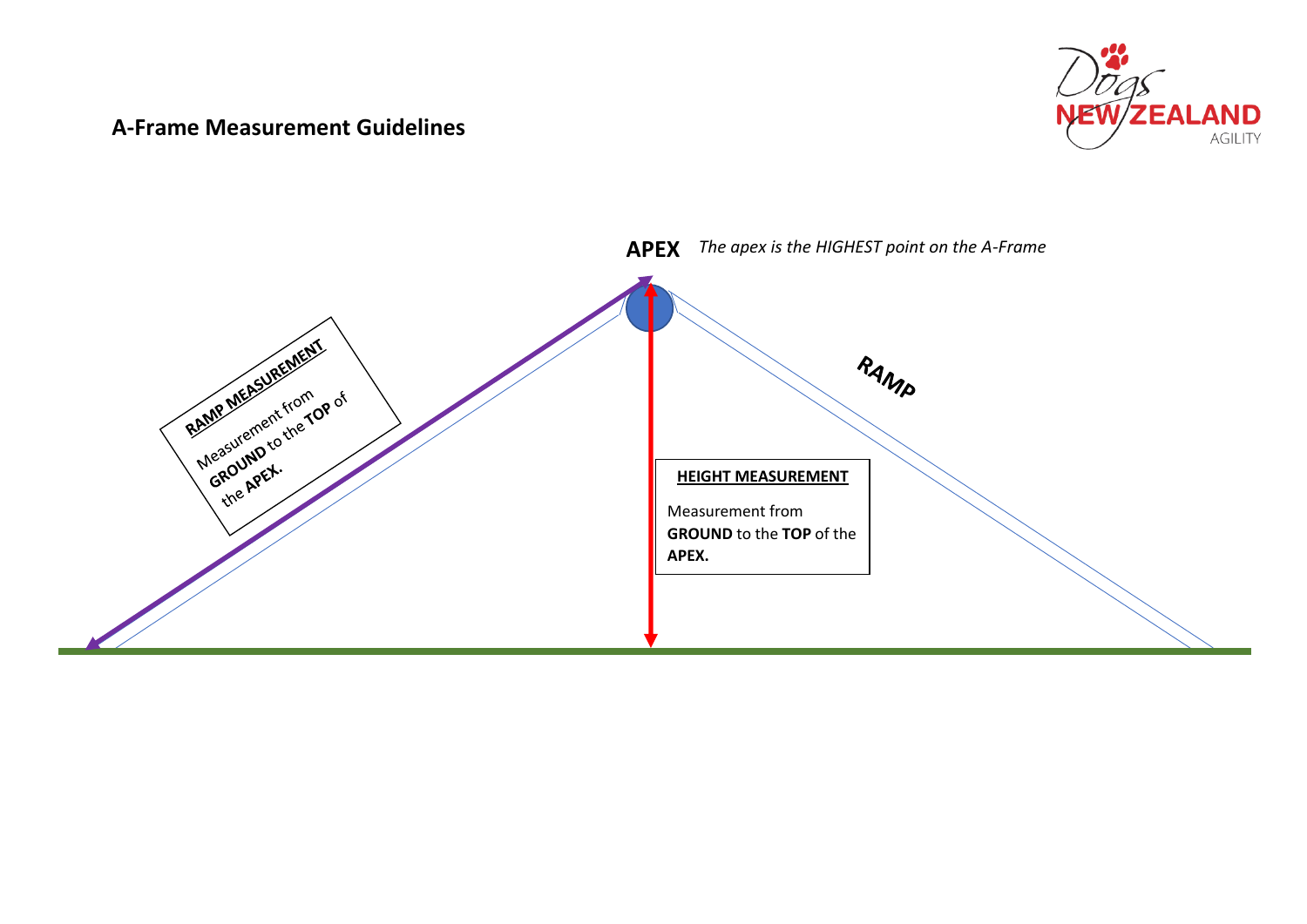

## **WEAVING POLES**

## **By JULY 2021**

All weaves must meet the following regulated specifications:

| <b>Description</b>                                                                    | <b>Measurement</b>       |
|---------------------------------------------------------------------------------------|--------------------------|
| Height of poles                                                                       | 900 <sub>mm</sub>        |
| Thickness of poles                                                                    | Outside Diameter 26mm    |
|                                                                                       | Inside Diameter 21mm     |
| Poles must have bands, stripes or spirals of contrasting colour throughout the length |                          |
| Distance between 2 poles, measured center to center:                                  | 600 <sub>mm</sub>        |
| Spiggots (the support for the pole)                                                   | $140$ mm $-150$ mm high  |
| <b>Base Thickness</b>                                                                 | 5 <sub>mm</sub>          |
| Where base is 75mm wide<br><b>OR</b>                                                  | Base supports 200mm long |
| Where base is 50mm wide                                                               | Base supports 250mm long |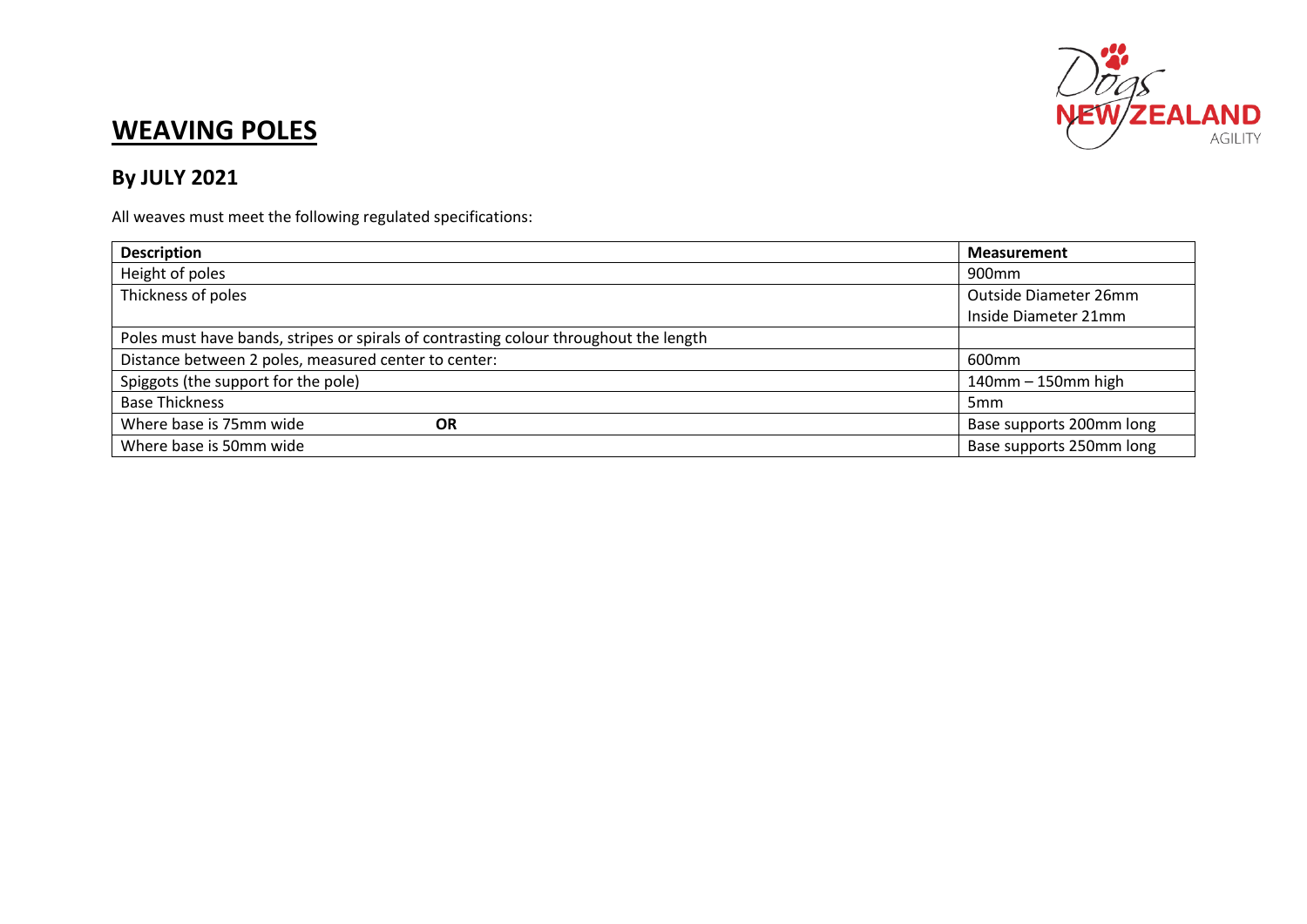

## **DOG WALK**

## **By JANUARY 2022**

All dog walks must meet the new height requirement:

| <b>Description</b>                                                                           | <b>Measurement</b>   |
|----------------------------------------------------------------------------------------------|----------------------|
| Height from ground to top of center plank                                                    | 1000mm               |
| Length of ramps (measured from the ground to the point where the ramp joins the centre plank | า – 4300mm<br>3600mm |

## **By JANUARY 2024**

All dog walks must meet the new regulated specifications:

| <b>Description</b>                                                                           | <b>Measurement</b> |
|----------------------------------------------------------------------------------------------|--------------------|
| Height from ground to top of center plank                                                    | 1000mm             |
| Length of center plank                                                                       | 3600mm             |
| Length of ramps (measured from the ground to the point where the ramp joins the centre plank | 3600mm             |
| No Slats                                                                                     |                    |